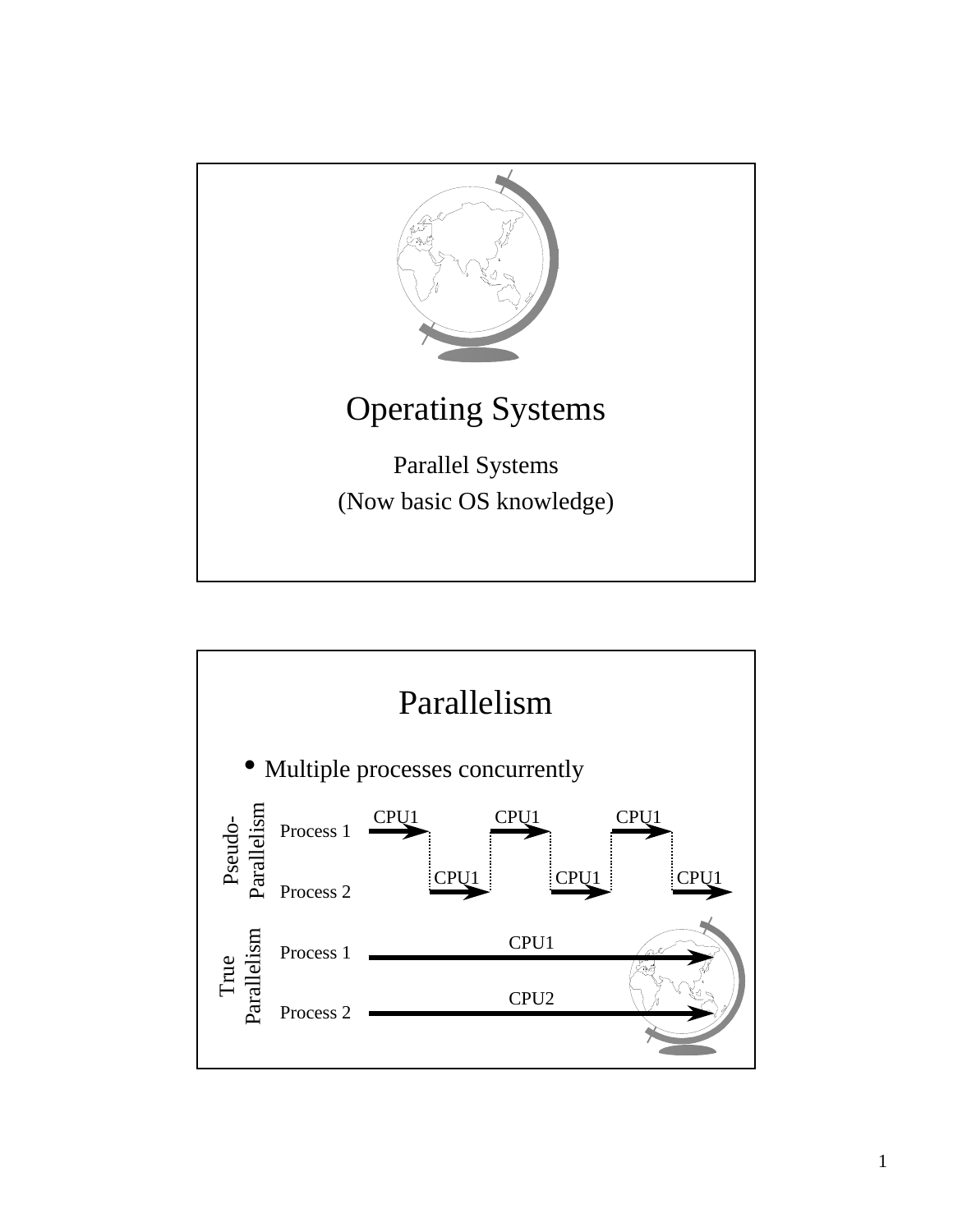

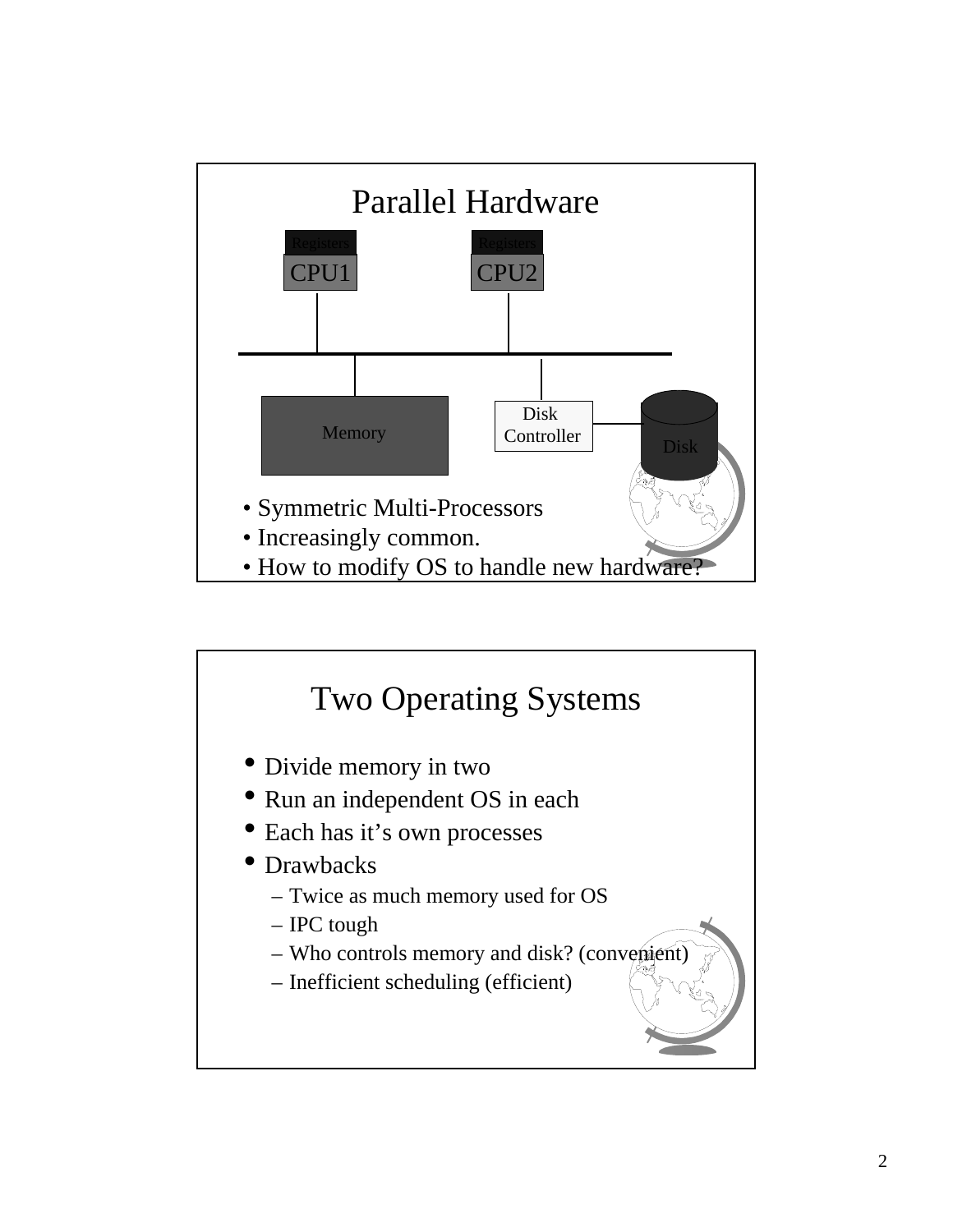

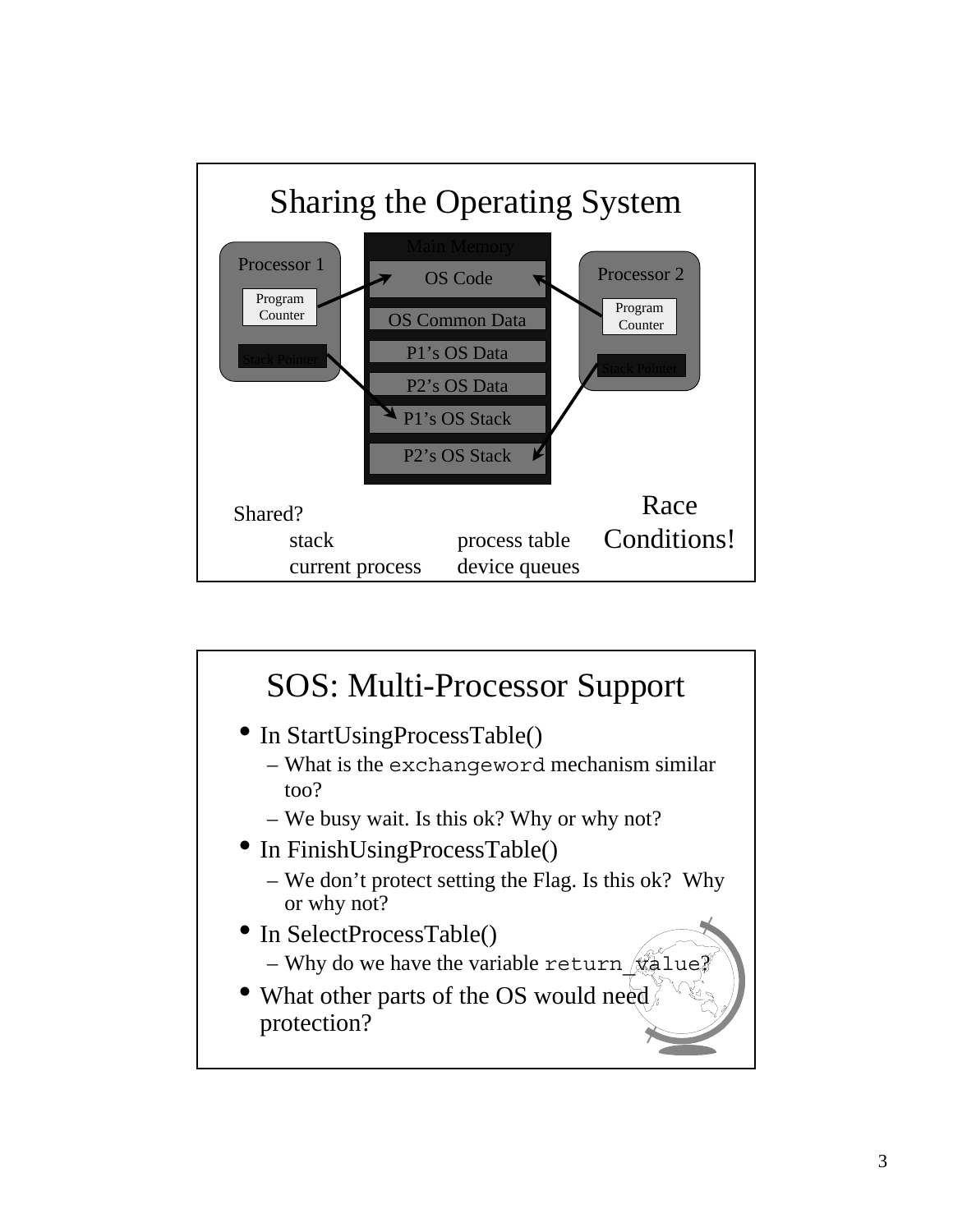

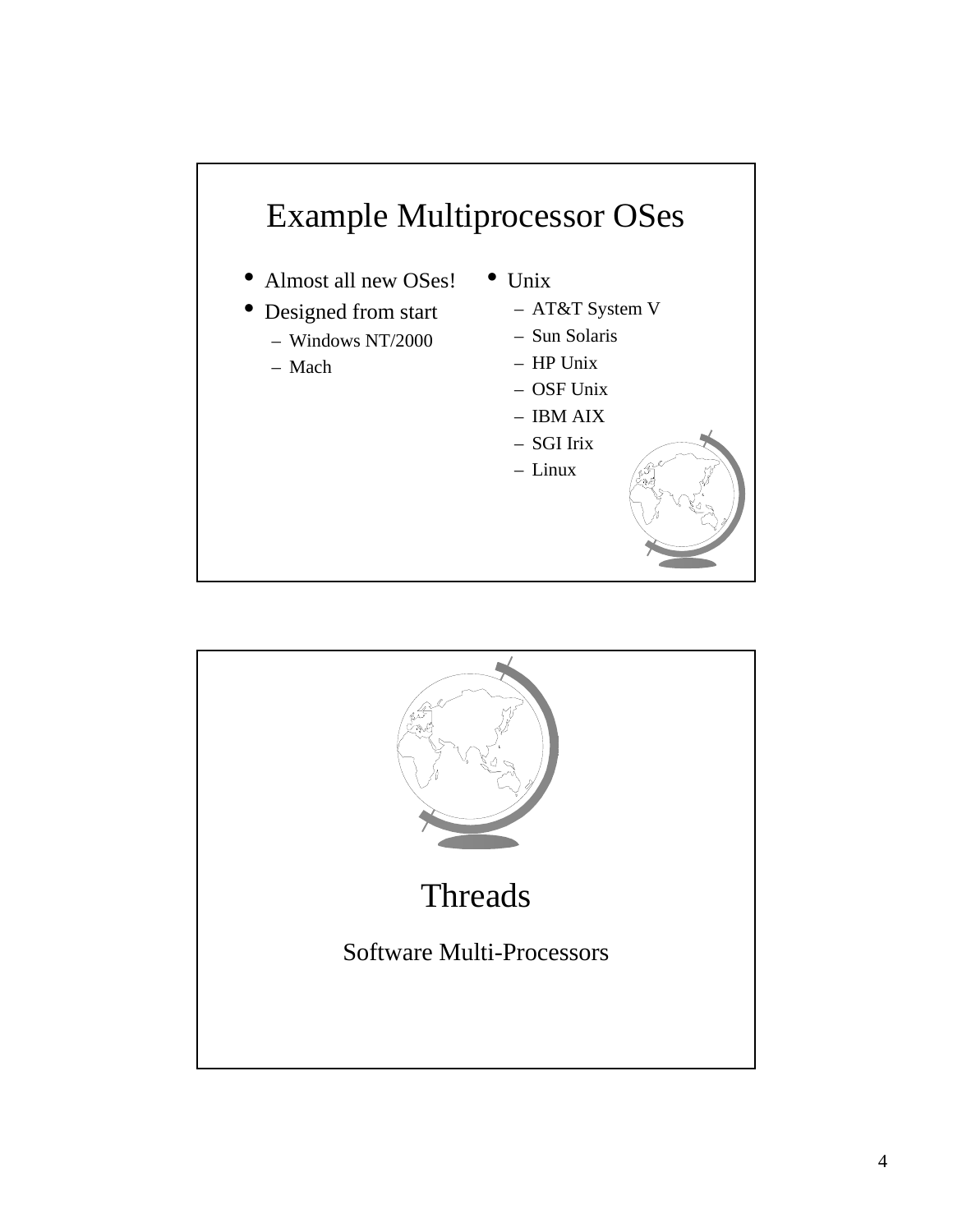

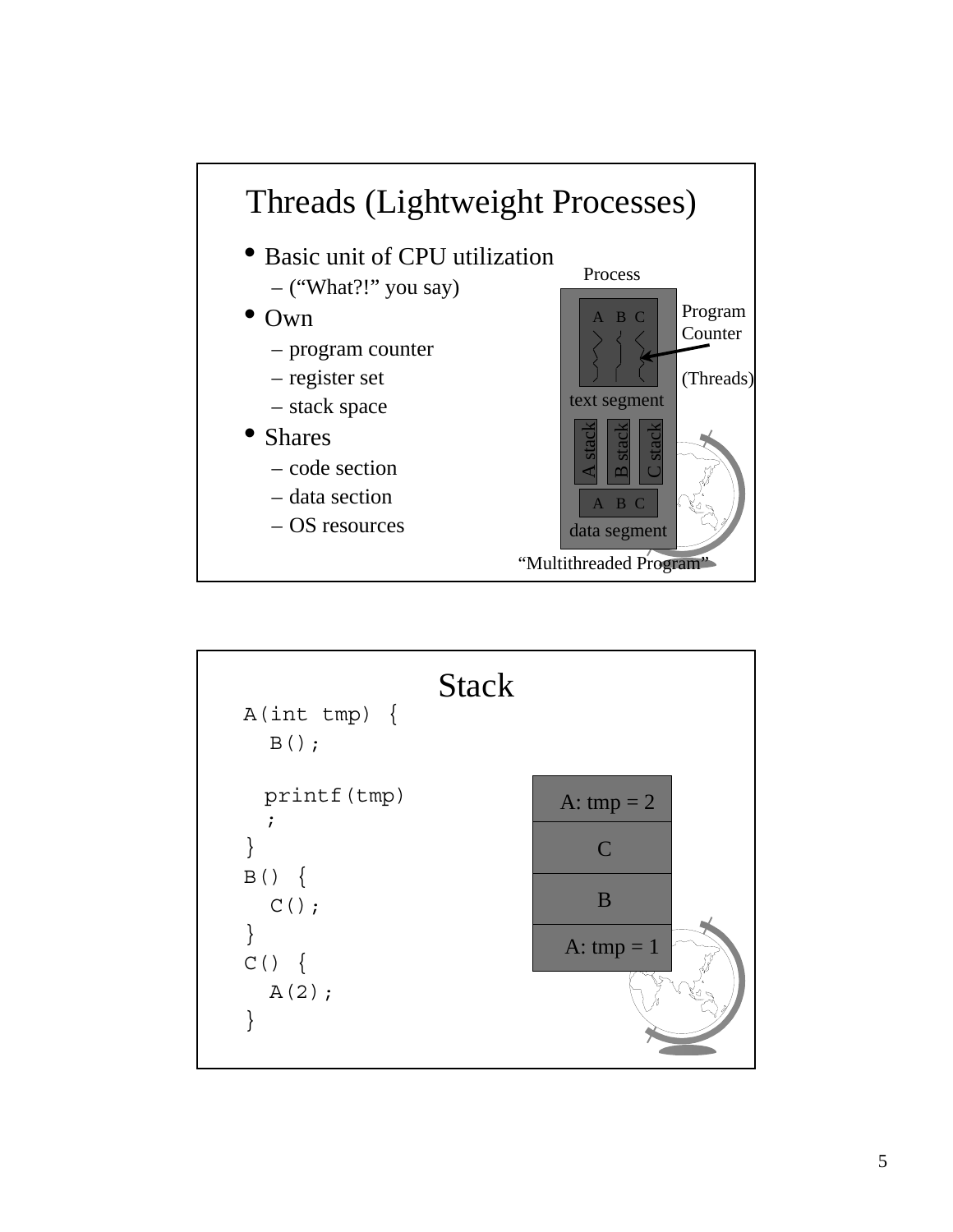

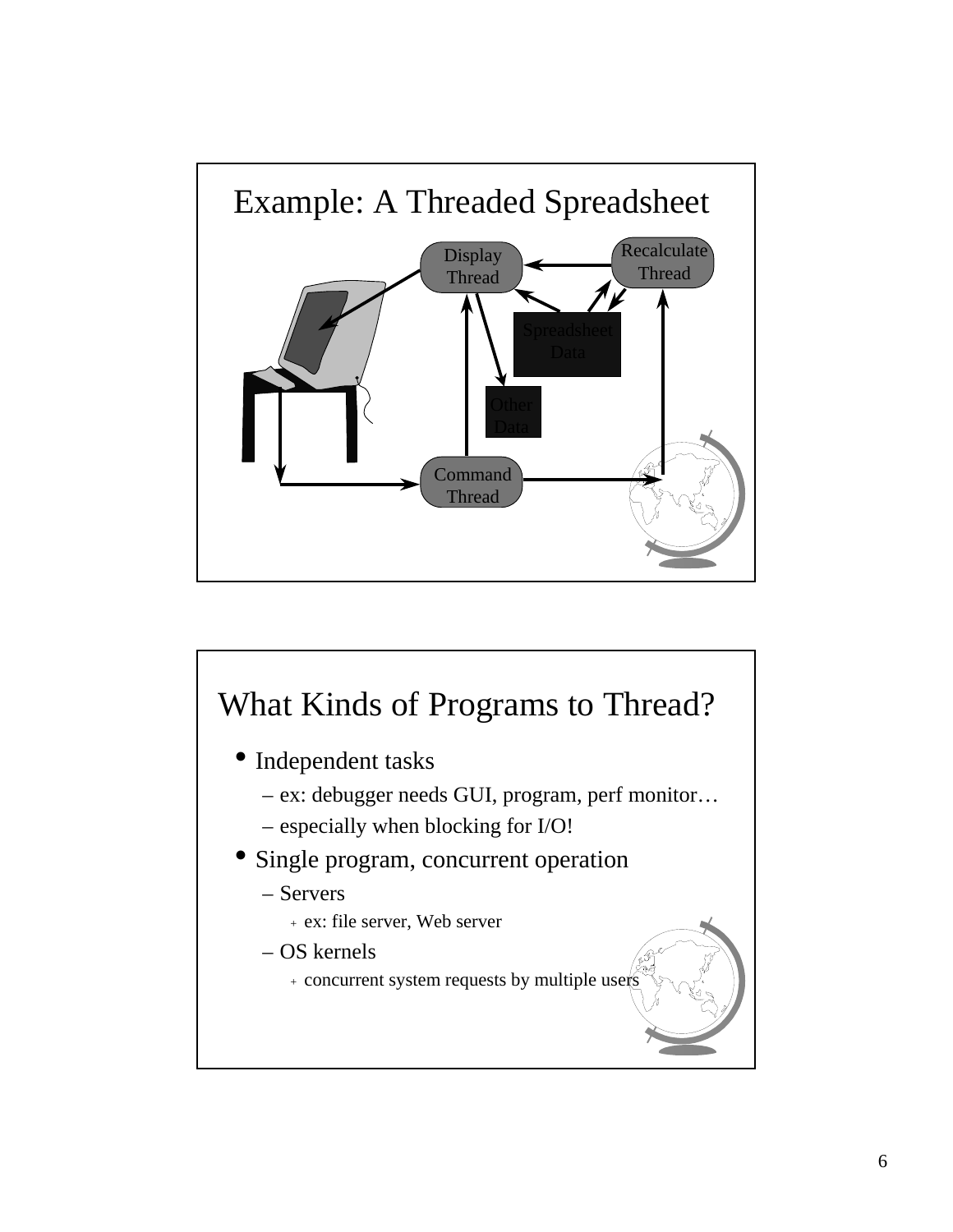## Thread Benefits

- "What about just using multiple processes with shared memory?"
	- fine
	- debugging tougher (more thread tools)
	- processes slower
		- <sup>+</sup> 30 times slower to create on Solaris
		- <sup>+</sup> slower to destroy
		- <sup>+</sup> slower to context switch among
	- processes eat up memory
		- <sup>+</sup> few thousand processes not ok
		- <sup>+</sup> few thousand threads ok



## Threads Standards

- POSIX (Pthreads)
	- Common API
	- Almost **all** Unix's have thread library
- Win32 and OS/2
	- very different from POSIX, tough to port
	- commercial POSIX libraries for Win32
	- OS/2 has POSIX option
- Solaris
	- started before POSIX standard
	- likely to be same as POSIX

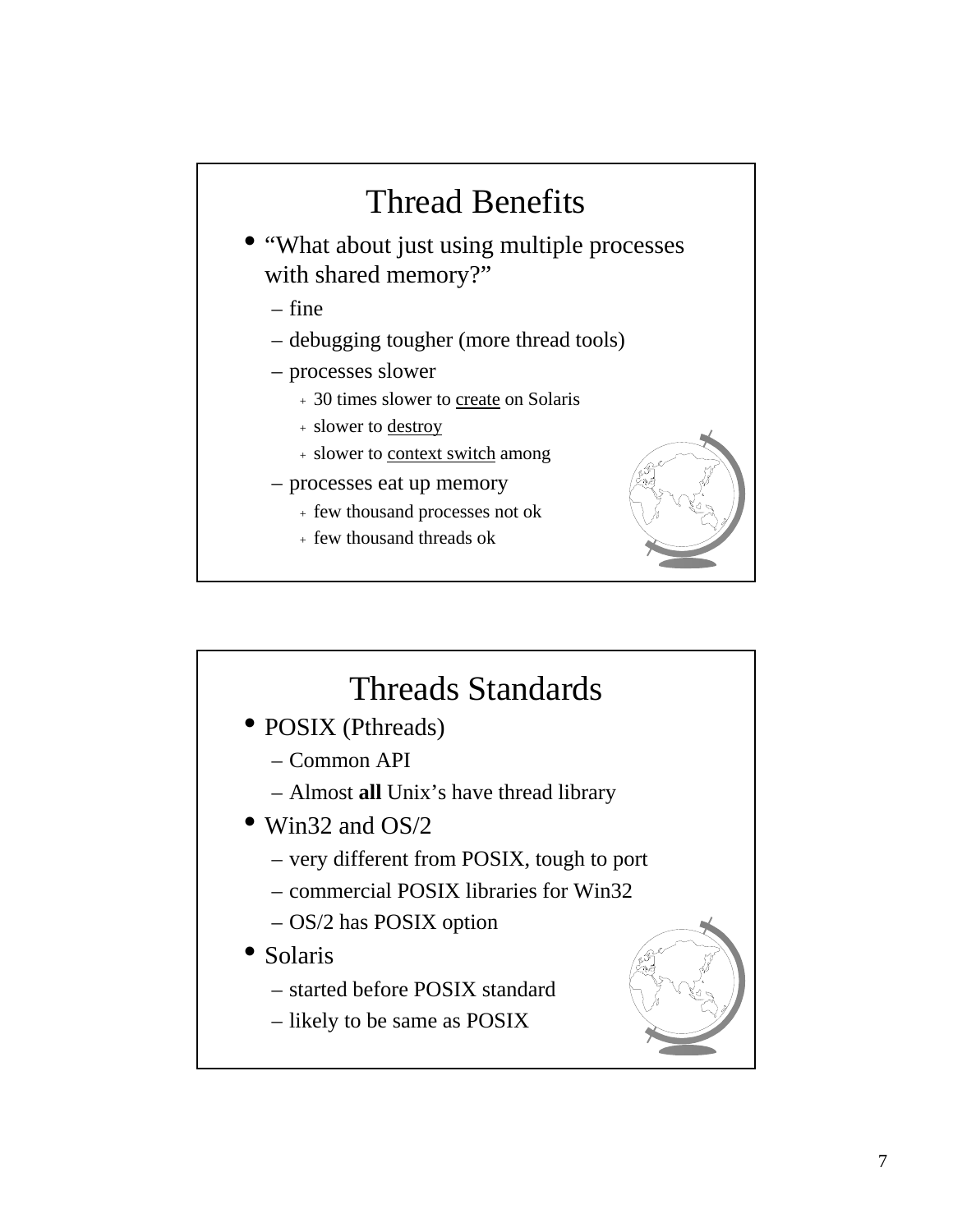